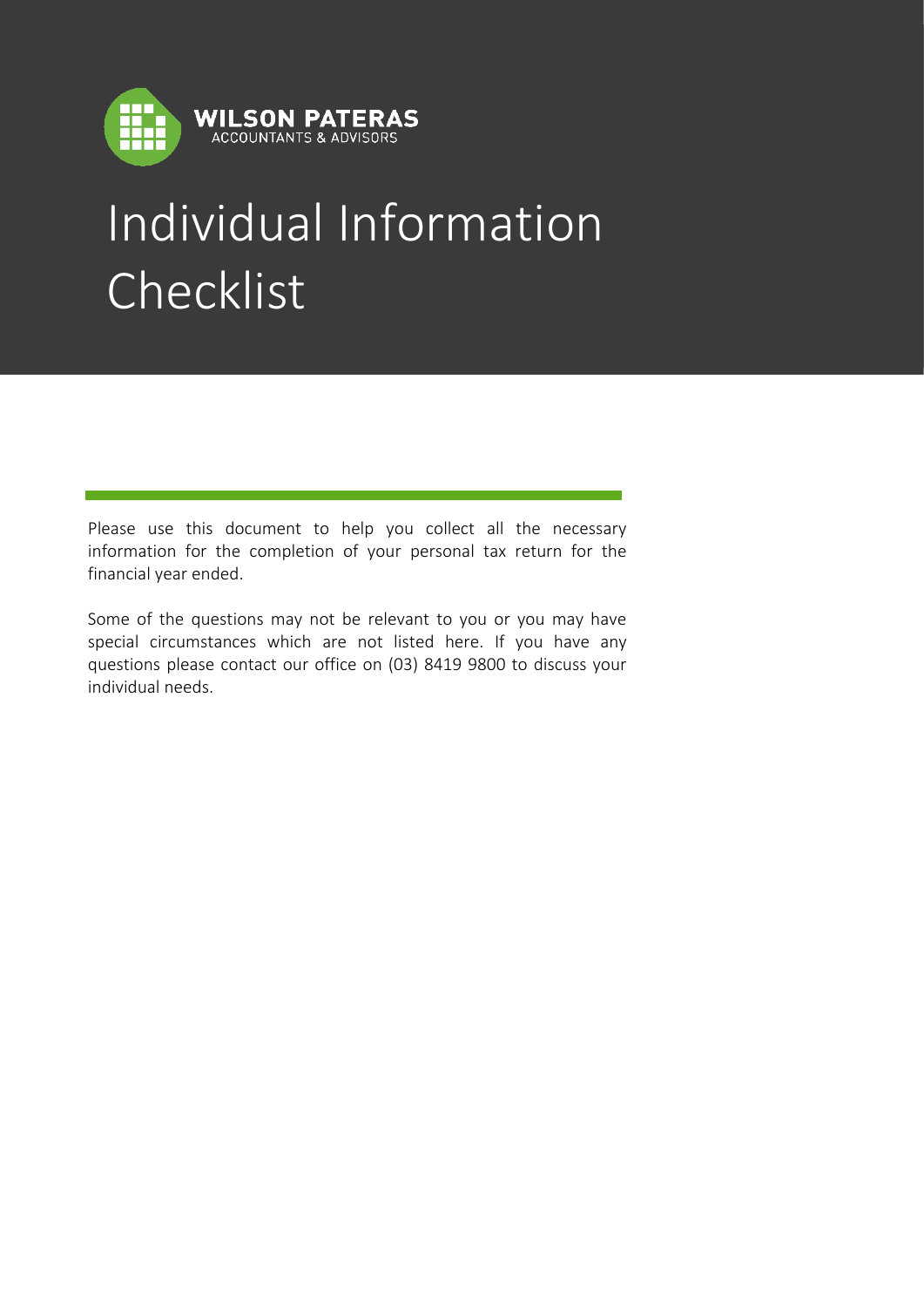

Personal Details

| <b>Full Name</b>                         |              |                                                                              |  |          |                          |
|------------------------------------------|--------------|------------------------------------------------------------------------------|--|----------|--------------------------|
| Gender                                   |              | $\Box$ Male $\Box$ Female                                                    |  |          |                          |
| Date of Birth<br>(DD/MM/YYYY)            |              |                                                                              |  |          |                          |
| <b>Marital Status</b>                    |              | $\Box$ Single $\Box$ Married $\Box$ De Facto<br>□ Widow □ Divorced □ Engaged |  |          |                          |
| <b>Main Occupation</b>                   |              |                                                                              |  |          |                          |
| Other Occupation                         |              |                                                                              |  |          |                          |
| <b>Residential Address</b>               |              |                                                                              |  |          |                          |
|                                          | <b>State</b> |                                                                              |  | Postcode |                          |
| <b>Postal Address</b><br>(Leave blank if |              |                                                                              |  |          |                          |
| same as residential)                     | <b>State</b> |                                                                              |  | Postcode |                          |
| Phone                                    |              |                                                                              |  |          | □ Preferred Contact      |
| Mobile                                   |              |                                                                              |  |          | □ Preferred Contact      |
| Email                                    |              |                                                                              |  |          | $\Box$ Preferred Contact |

| <b>Banking Details</b> |  |
|------------------------|--|
| <b>Account Name</b>    |  |
| <b>BSB</b>             |  |
| <b>Account Number</b>  |  |

#### Legend

Original Provided: Original provided indicates whether an attachment is an original attachment that we need to return back to you at the completion of year end compliance work.

Copy Provided: Copy provided indicates whether an attachment is a copy attachment that we can shred at the completion of year end compliance work.

Comments: Comments indicated additional information you want to make the accountant aware in respect of that item.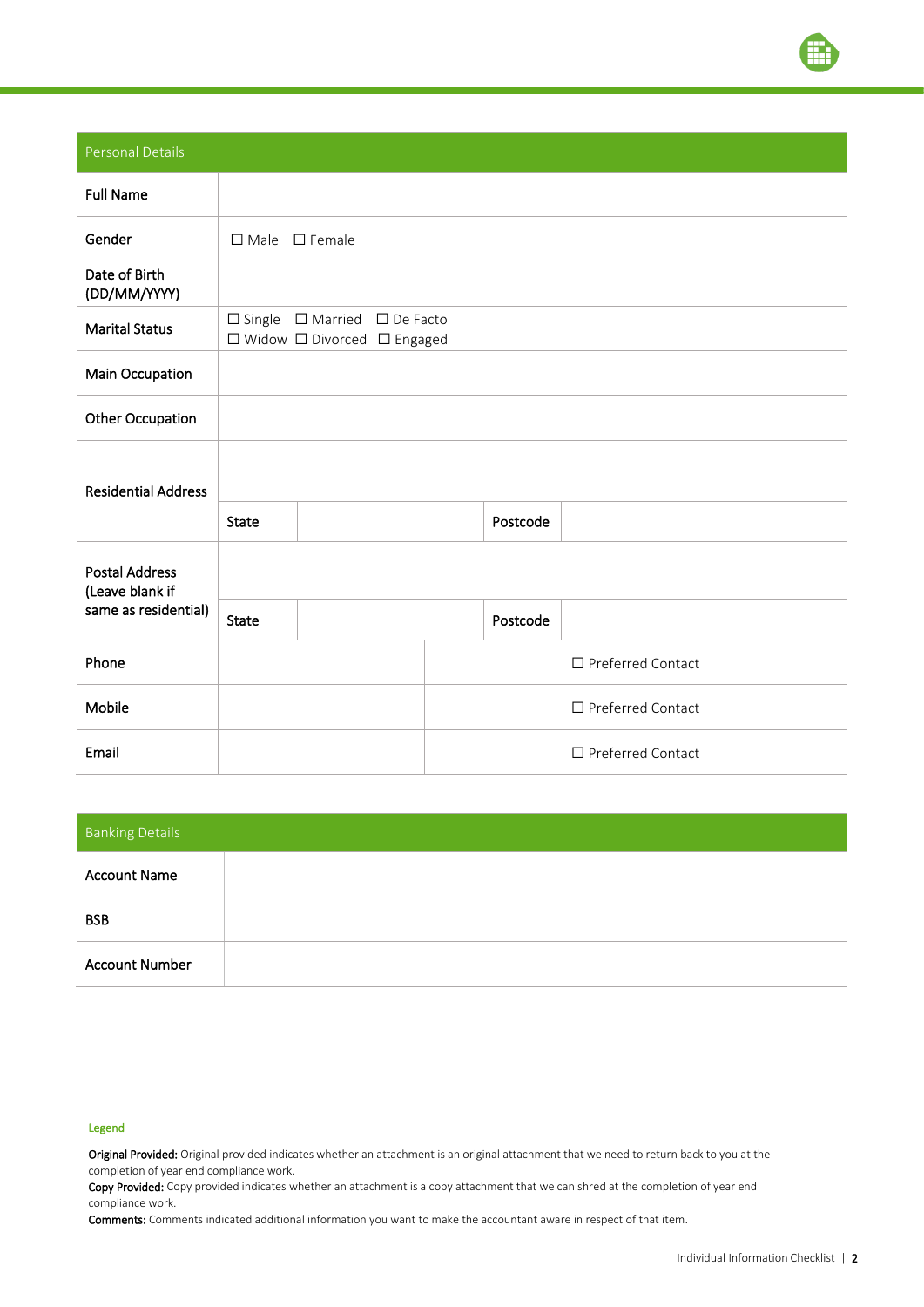

| Tax Return<br>Reference | Section of the Income Tax Return                                     | Original Provided | Copy Provided |
|-------------------------|----------------------------------------------------------------------|-------------------|---------------|
| $\mathbf{1}$            | PAYG Payment Summaries (Group Certificates)                          |                   | П             |
| $\overline{2}$          | Pension and Allowance Statements - Australian<br>Government Payments |                   | П             |
| 3                       | Other Salary Income                                                  |                   | П             |
| Comments                |                                                                      |                   |               |

|                | <b>Interest Received from Bank Accounts</b>                                                                                | <b>Original Provided</b> | Copy Provided |
|----------------|----------------------------------------------------------------------------------------------------------------------------|--------------------------|---------------|
| $\mathbf{1}$   | Bank Statements; or                                                                                                        | П                        |               |
| $\overline{2}$ | Name of bank, building society or credit union<br>including BSB and account numbers                                        |                          |               |
| 3              | Amount of Interest Received                                                                                                | П                        |               |
| $\overline{4}$ | Details of names in which the accounts are held i.e.<br>joint accounts where it may be only 50% of the<br>income is yours. |                          |               |
| 5              | All statements provided for term deposits,<br>commercial bills and other short/long term<br>investments held.              |                          |               |
|                |                                                                                                                            |                          |               |
|                |                                                                                                                            |                          |               |
| Comments       |                                                                                                                            |                          |               |
|                |                                                                                                                            |                          |               |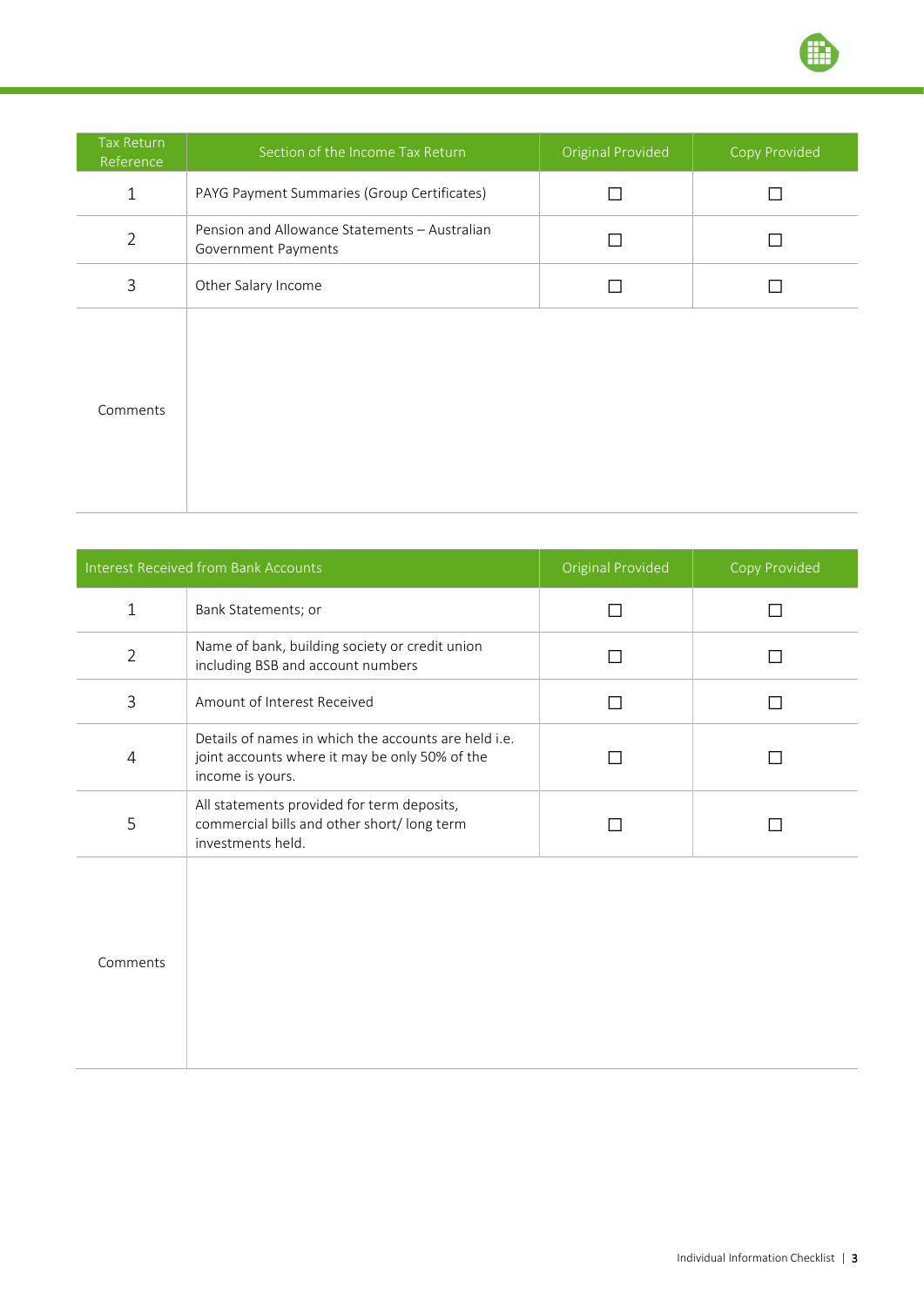

| Dividends & Distributions |                                                                                                                                   | <b>Original Provided</b> | <b>Copy Provided</b> |
|---------------------------|-----------------------------------------------------------------------------------------------------------------------------------|--------------------------|----------------------|
| $\mathbf{1}$              | Dividend Statements                                                                                                               |                          |                      |
| $\overline{2}$            | All year end and Annual Tax Statements as provided<br>by trusts, managed funds and/ or partnerships for<br>distribution received. |                          |                      |
| 3                         | Any other supporting documentation as necessary                                                                                   |                          |                      |
| Comments                  |                                                                                                                                   |                          |                      |

| <b>Tax Return</b><br>Reference | Section of the Income Tax Return                                      | Original Provided | Copy Provided |
|--------------------------------|-----------------------------------------------------------------------|-------------------|---------------|
| $\mathbf{1}$                   | Any employment termination payments                                   | П                 | П             |
| $\overline{2}$                 | Discounts on shares or rights received under<br>employee share scheme | П                 | П             |
| $\mathsf 3$                    | Lump sum payments in arrears                                          | П                 | П             |
| $\overline{4}$                 | Foreign exchange gains                                                | П                 | П             |
| 5                              | Royalties                                                             | П                 | П             |
| 6                              | Scholarships, grants                                                  | $\Box$            | П             |
| $\overline{7}$                 | Jury service                                                          | $\Box$            | П             |
| 8                              | Any other income                                                      | $\Box$            | $\Box$        |
| Comments                       |                                                                       |                   |               |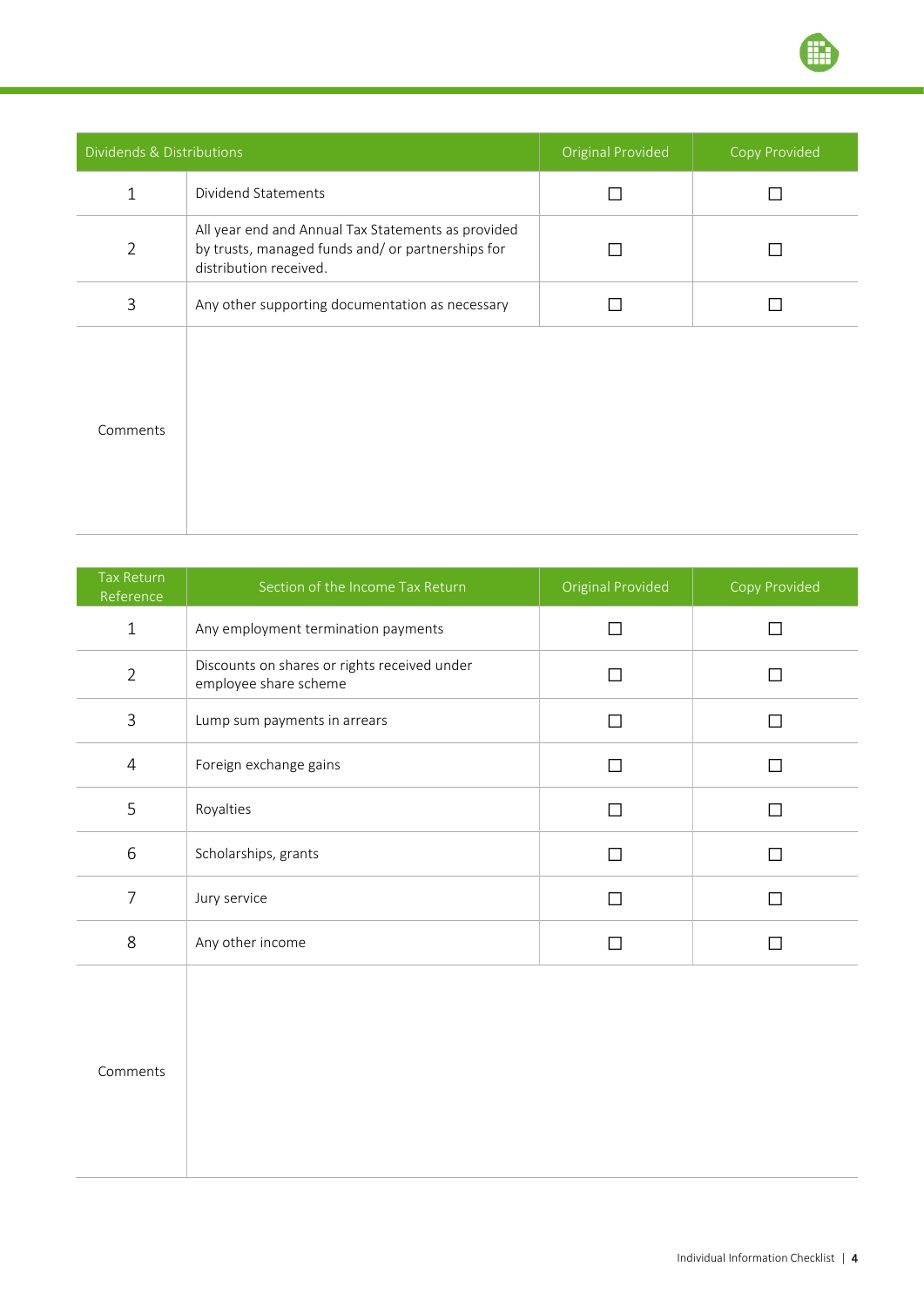

| Foreign Income |                                    | Original Provided | Copy Provided |
|----------------|------------------------------------|-------------------|---------------|
| $\mathbf{1}$   | Foreign employment income          |                   |               |
| $\overline{2}$ | Foreign pension or annuity         |                   | П             |
| 3              | Foreign rental income and expenses |                   | П             |
| 4              | Any foreign tax paid               |                   |               |
| Comments       |                                    |                   |               |

|                | Capital Gains - New Investments & Investments Sold                                                                                           | Original Provided | Copy Provided |
|----------------|----------------------------------------------------------------------------------------------------------------------------------------------|-------------------|---------------|
| $\mathbf{1}$   | Sale of Shares                                                                                                                               | ΙI                |               |
|                | п<br>Buy contract - date purchased, number of<br>shares purchased, purchase cost                                                             |                   |               |
|                | Sell contract - date sold, number of shares sold,<br>ш<br>sale costs                                                                         | П                 |               |
|                | Any dividend reinvestment plan (DRP)<br>ш<br>statements                                                                                      | П                 |               |
|                | Please provide SRN or HIN should you allow us<br>ш<br>to log in to your shares registry to view<br>transactions occurring the financial year |                   |               |
| $\overline{2}$ | Sale of Real Estate                                                                                                                          | П                 |               |
|                | ш<br>Copy of Purchase contract and settlement<br>statement                                                                                   | П                 | $\mathsf{L}$  |
|                | o.<br>Purchase costs - brokerage, legal fees, loan<br>establishment fees etc                                                                 | П                 |               |
|                | o.<br>Capital improvements undertaken after 1985                                                                                             | ΙI                |               |
|                | Copy of Sale Contract and settlement<br>ш<br>statement                                                                                       | П                 |               |
|                | ш<br>Sale costs - brokerage, legal fees, loan<br>repayment costs                                                                             |                   |               |
| 3              | Sale of any other assets                                                                                                                     |                   |               |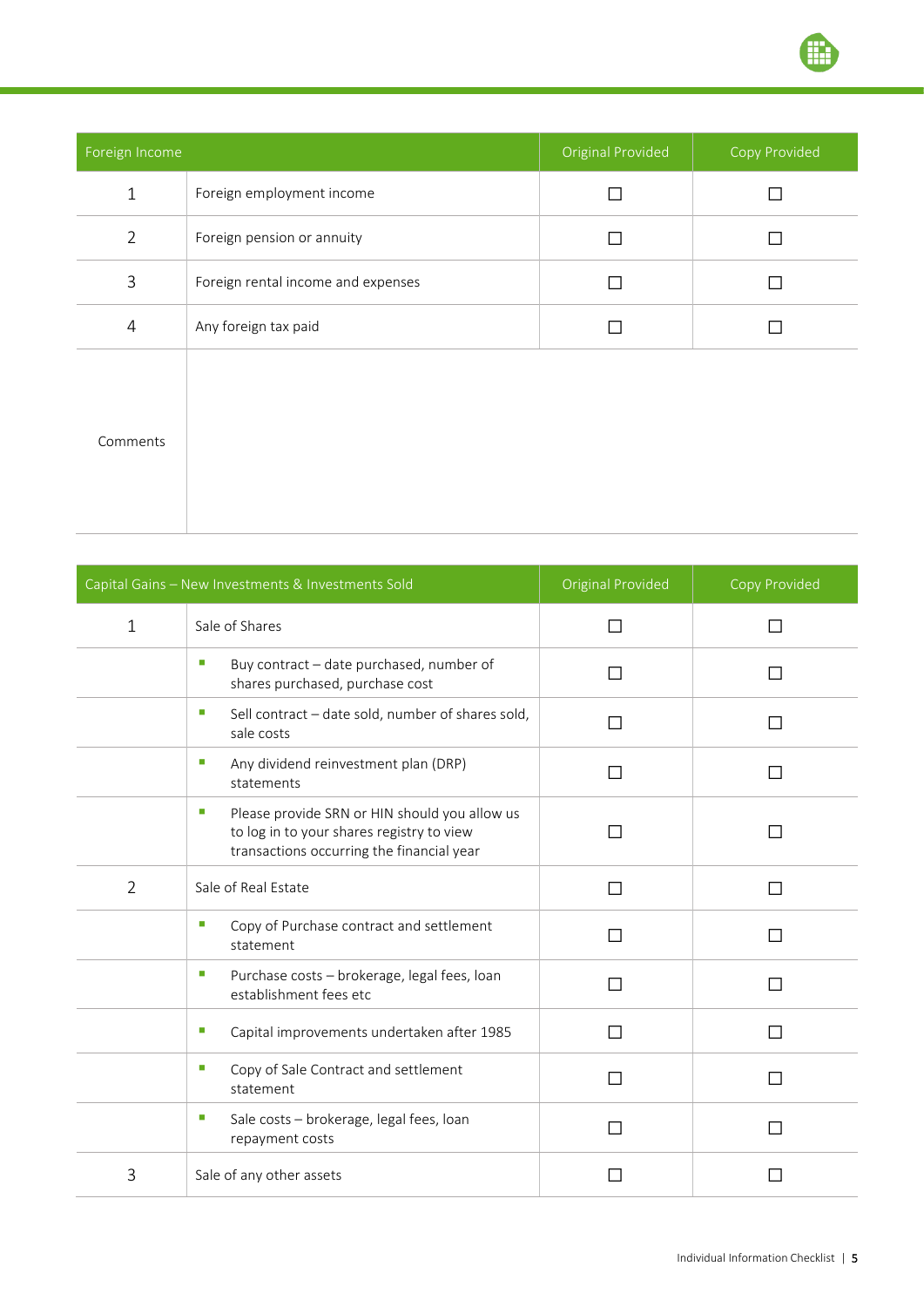| Deductions - Work Related Expenses |                                                                                                                                                                                    | <b>Original Provided</b> | Copy Provided |
|------------------------------------|------------------------------------------------------------------------------------------------------------------------------------------------------------------------------------|--------------------------|---------------|
| $\mathbf{1}$                       | Professional memberships                                                                                                                                                           | П                        |               |
| $\overline{2}$                     | Home office expense - specify number of hours<br>worked from home                                                                                                                  | П                        |               |
| 3                                  | Portion of Gas & Electricity, Telephone Expenses etc<br>- For home office                                                                                                          | П                        |               |
| 4                                  | Portion of interest and rental payments if home is a<br>place of business                                                                                                          | П                        | ΙI            |
| 5                                  | Uniform, protective clothing, laundry and dry-<br>cleaning expenses                                                                                                                | П                        |               |
| 6                                  | Travel expenses (airfare, tolls, parking etc.)                                                                                                                                     | П                        |               |
| $\overline{7}$                     | Purchase of equipment and tools of trade                                                                                                                                           | П                        |               |
| 8                                  | Date, cost and depreciation of work related assets<br>purchased (e.g. laptop computer)                                                                                             | П                        |               |
| 9                                  | Motor vehicle expenses (summary of running costs:<br>rego, insurance, fuel, repairs & maintenance/<br>business use percentage per logbook/ total business<br>kilometres travelled) |                          |               |
| Comments                           |                                                                                                                                                                                    |                          |               |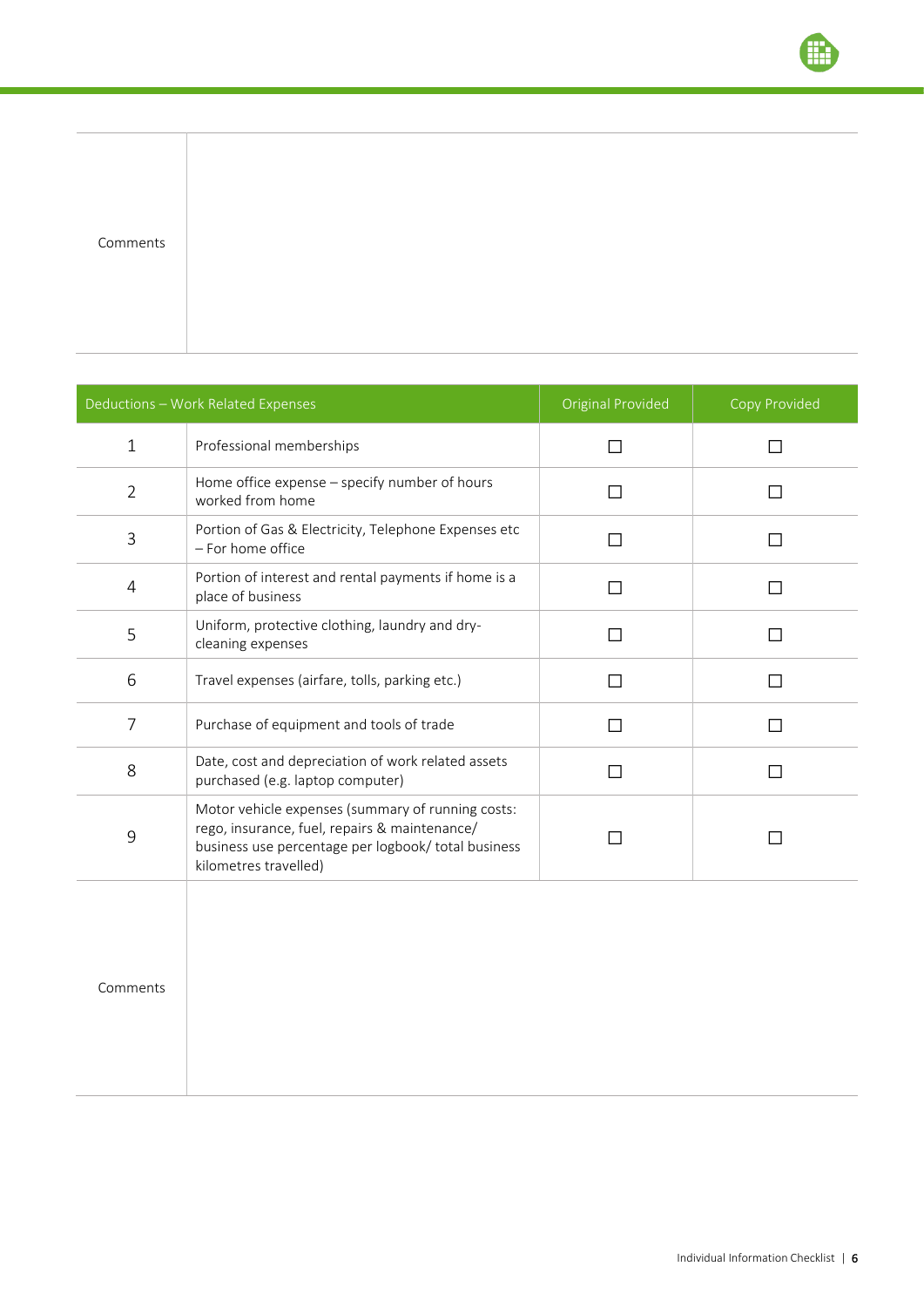

| Deductions - Self Education Expenses |                                                       | <b>Original Provided</b> | <b>Copy Provided</b> |
|--------------------------------------|-------------------------------------------------------|--------------------------|----------------------|
| $\mathbf 1$                          | Details of course, where and when you attended        |                          |                      |
| $\overline{2}$                       | Details of how it relates to your job                 |                          |                      |
| 3                                    | Fees, books, travel expenses, equipment etc e.g. desk |                          |                      |
| Comments                             |                                                       |                          |                      |

## Note: Please include receipts for all expenses

| <b>Rental Properties</b> |                                                                      | Original Provided | Copy Provided |
|--------------------------|----------------------------------------------------------------------|-------------------|---------------|
| $\mathbf{1}$             | Rental property address                                              | П                 | П             |
| $\overline{2}$           | Date rental property was purchased                                   | П                 | $\boxtimes$   |
| 3                        | Date first rented                                                    | П                 | $\mathsf{L}$  |
| $\overline{4}$           | Name of owner(s) and % owned as per title                            | П                 | $\mathsf{L}$  |
| 5                        | Receipts for income and expenses e.g.                                | П                 |               |
|                          | Annual Income and Expenditure Summary from<br>п<br>Real Estate Agent | П                 |               |
|                          | Rates - water, council and body corporate<br>п                       | П                 | $\mathsf{L}$  |
|                          | п<br>Insurance                                                       | П                 | $\mathsf{L}$  |
|                          | п<br>Repairs                                                         | П                 |               |
|                          | Gardening<br>п                                                       | П                 | П             |
|                          | Interest on loans<br>п                                               | П                 | H             |
|                          | Construction costs<br>п                                              |                   |               |
|                          | Any other costs you may have incurred<br>ш                           |                   |               |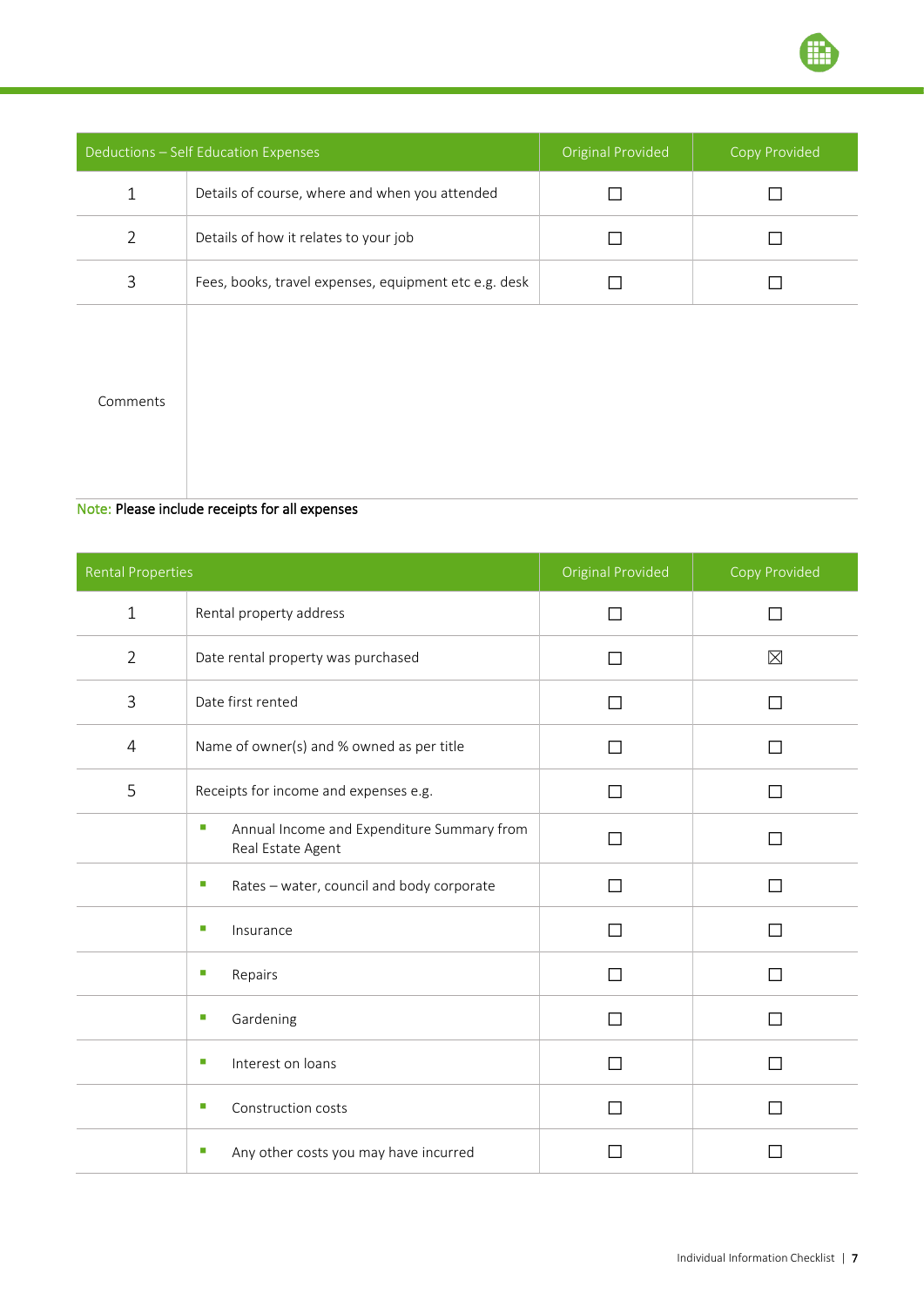| Comments |  |  |
|----------|--|--|
|          |  |  |
|          |  |  |
|          |  |  |
|          |  |  |
|          |  |  |
|          |  |  |
|          |  |  |
|          |  |  |
|          |  |  |
|          |  |  |
|          |  |  |
|          |  |  |

| Private Health Cover |                                                                                                      | <b>Original Provided</b> | Copy Provided |  |
|----------------------|------------------------------------------------------------------------------------------------------|--------------------------|---------------|--|
| $\mathbf{1}$         | Private health insurance annual statement                                                            |                          |               |  |
| $\overline{2}$       | Out of Pocket Medical Expenses relating to disability<br>audits, attendant care or age care expenses |                          |               |  |
| Comments             |                                                                                                      |                          |               |  |

| <b>Other Deductions</b> |                                                                                                                            | <b>Original Provided</b> | Copy Provided |  |
|-------------------------|----------------------------------------------------------------------------------------------------------------------------|--------------------------|---------------|--|
|                         | Interest and Dividend deductions (e.g. interest on<br>margin lending)                                                      |                          |               |  |
| $\mathcal{P}$           | Donations                                                                                                                  |                          |               |  |
| 3                       | Cost of managing tax affairs                                                                                               |                          |               |  |
| 4                       | Insurance policies showing premium amount and<br>types of policy e.g. income protection, trauma/ crisis,<br>life insurance |                          |               |  |
| 5                       | Work/business related legal fees                                                                                           |                          |               |  |
| 6                       | Superannuation Statements (contributions for both<br>yourself and your spouse)                                             |                          |               |  |

Ħ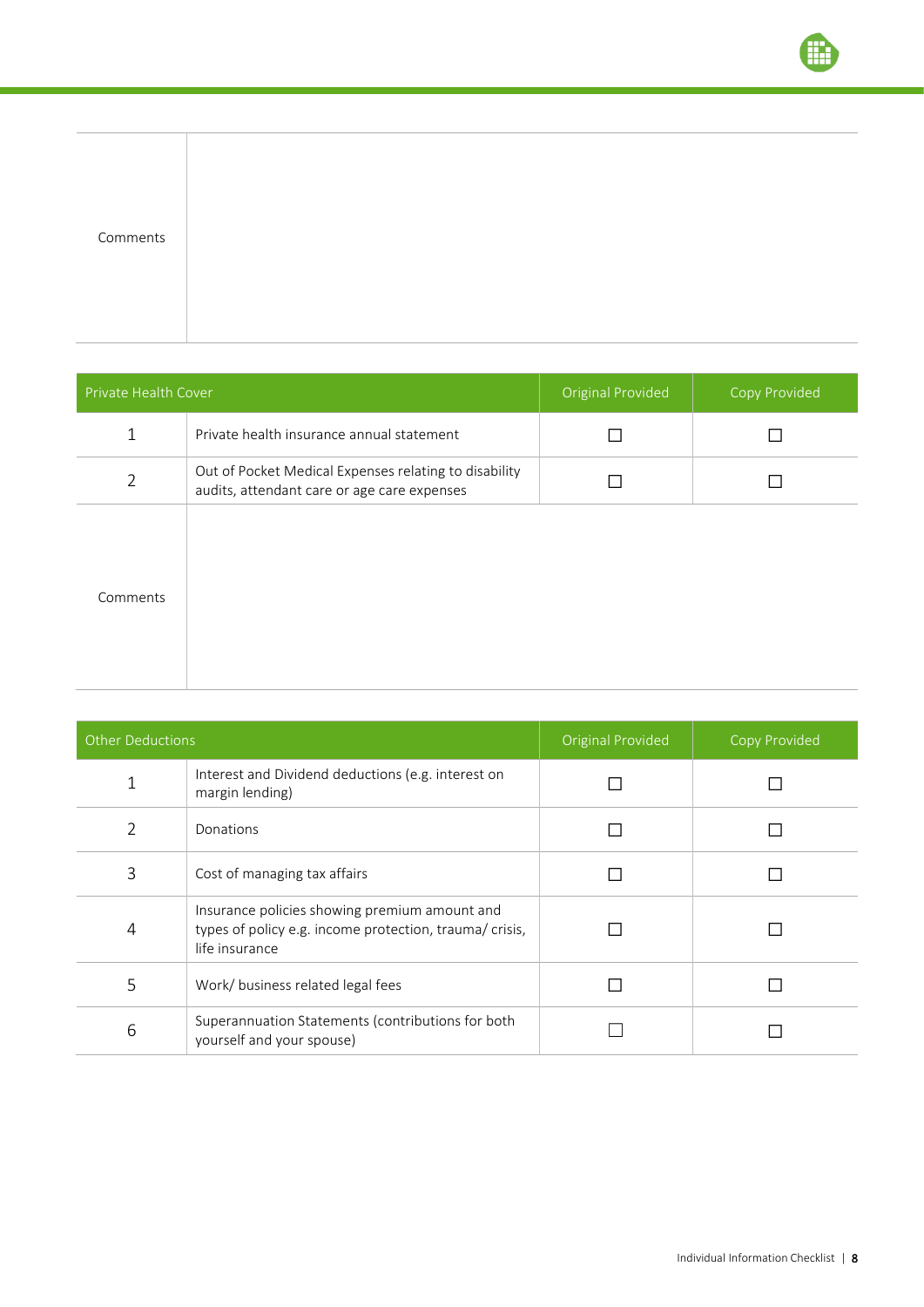| Comments |  |  |  |
|----------|--|--|--|
|          |  |  |  |
|          |  |  |  |
|          |  |  |  |
|          |  |  |  |
|          |  |  |  |

Additional information you believe may be relevant

## Client Declaration

I confirm that the above is a true and complete record of all transactions for the year

Name and the Signature Signature and the Date and American of the Society of the Society of the Society of the S